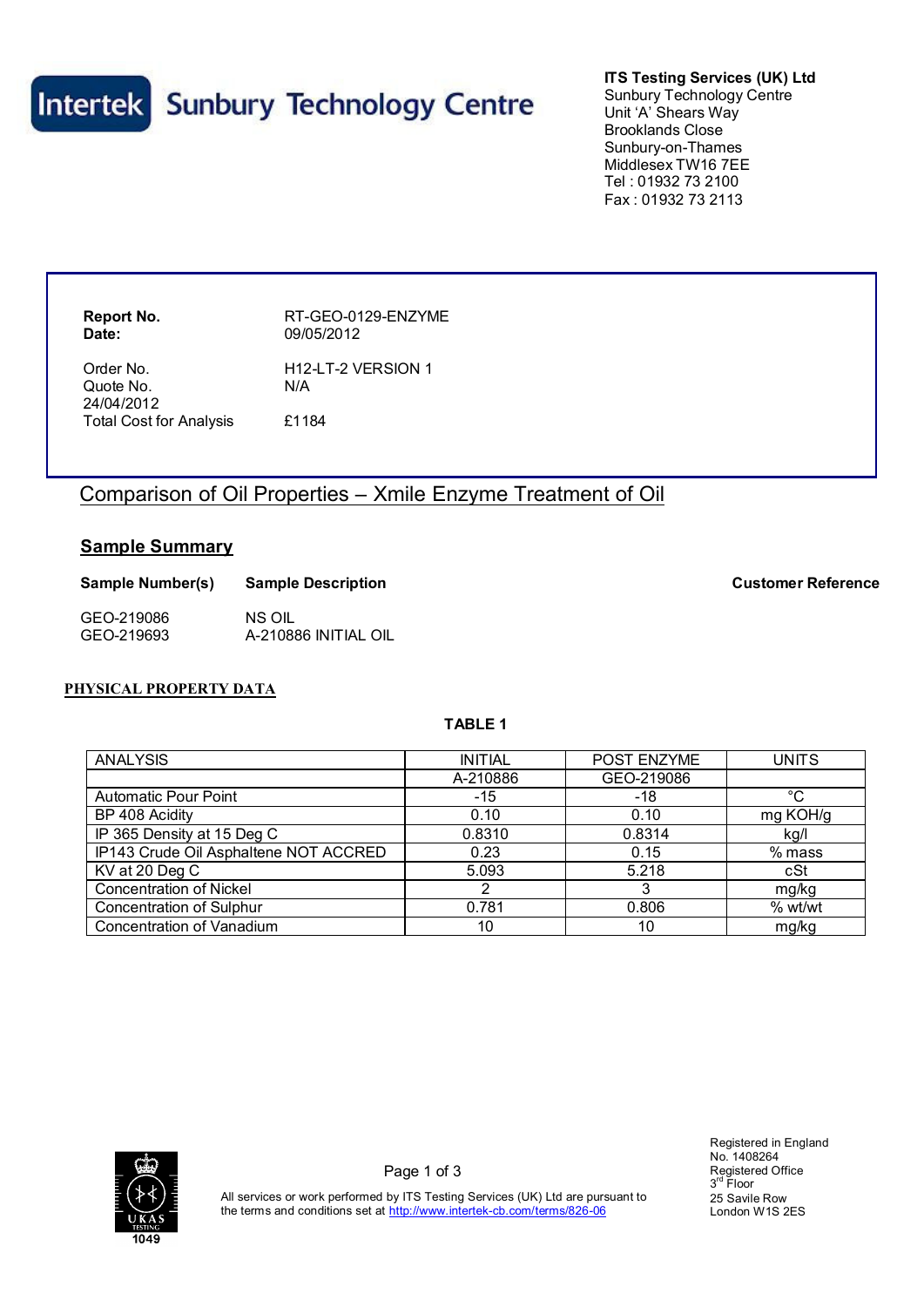#### **Report No. RT-GEO-0129-ENZYME**







Page 2 of 3

Registered in England No. 1408264 Registered Office 3 rd Floor 25 Savile Row London W1S 2ES

All services or work performed by ITS Testing Services (UK) Ltd are pursuant to the terms and conditions set at http://www.intertek-cb.com/terms/826-06